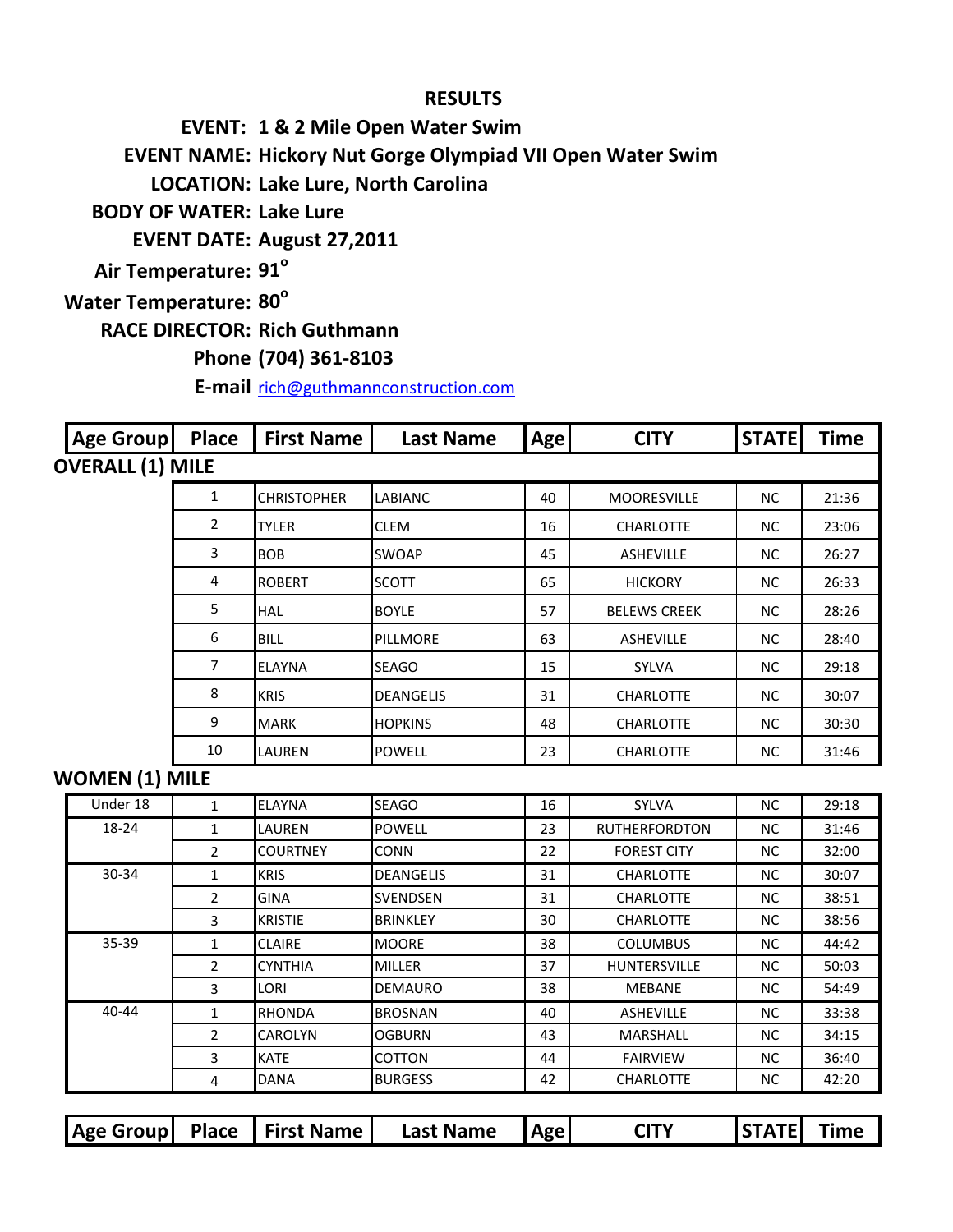| 45-49                   | 1              | CARMON             | <b>MCGEE</b>    | 49 | <b>HICKORY</b>           | NC.       | 32:58 |
|-------------------------|----------------|--------------------|-----------------|----|--------------------------|-----------|-------|
|                         | 2              | ADRIENNE           | <b>KRAMER</b>   | 45 | <b>ASHEVILLE</b>         | <b>NC</b> | 33:37 |
| 50-54                   | $\mathbf{1}$   | CARLA              | <b>GAMBRELL</b> | 52 | <b>CHARLOTTE</b>         | NC.       | 32:01 |
|                         | 2              | <b>ELSA</b>        | <b>NEUBAUER</b> | 53 | <b>TAYLORS</b>           | <b>NC</b> | 33:37 |
|                         | 3              | <b>JOY</b>         | <b>WILSON</b>   | 50 | SUWANEE                  | GA        | 39:05 |
|                         | 4              | <b>SUE</b>         | <b>ACAMPORA</b> | 50 | <b>WINSTON SALEM</b>     | <b>NC</b> | 39:42 |
|                         | 5              | <b>DIANE</b>       | <b>GOTTLIEB</b> | 50 | <b>LAKE LURE</b>         | <b>NC</b> | 42:15 |
|                         | 6              | JUDITH             | <b>SEAGO</b>    | 51 | <b>SYLVA</b>             | <b>NC</b> | 42:42 |
|                         | $\overline{7}$ | Mary               | <b>ROACH</b>    | 51 | SUMMERFIELD              | <b>NC</b> | 46:12 |
| 60-64                   | $\mathbf{1}$   | <b>JUDITH</b>      | <b>KADDEN</b>   | 61 | <b>BREVARD</b>           | ΝC        | 48:19 |
| MEN (1) MILE            |                |                    |                 |    |                          |           |       |
| Under 18                | 1              | <b>TYLER</b>       | <b>CLEM</b>     | 16 | <b>CHARLOTTE</b>         | <b>NC</b> | 23:06 |
|                         | $\overline{2}$ | PAUL               | <b>KELTON</b>   | 17 | <b>ASHEVILLE</b>         | <b>NC</b> | 38:40 |
| 35-39                   | 1              | <b>MATT</b>        | CHAPMAN         | 35 | <b>LAKE LURE</b>         | <b>NC</b> | 38:41 |
|                         | $\overline{2}$ | <b>DAVID</b>       | MILLER          | 38 | <b>HUNTERSVILLE</b>      | NC.       | 39:36 |
|                         | 3              | <b>WILLIAM</b>     | <b>SCHMITZ</b>  | 39 | <b>LEXINGTON</b>         | SC        | 49:25 |
| 40-44                   | $\mathbf{1}$   | <b>CHRISTOPHER</b> | LABIANC         | 40 | <b>MOORESVILLE</b>       | <b>NC</b> | 21:36 |
| 45-49                   | $\mathbf{1}$   | <b>BOB</b>         | SWOAP           | 45 | <b>ASHEVILLE</b>         | <b>NC</b> | 26:27 |
|                         | 2              | <b>MARK</b>        | <b>HOPKINS</b>  | 48 | <b>DENVER</b>            | <b>NC</b> | 30:30 |
|                         | 3              | TOM                | <b>BZOTTE</b>   | 47 | <b>MURPHY</b>            | <b>NC</b> | 44:45 |
| 50-54                   | $\mathbf{1}$   | <b>DAVID</b>       | <b>WOEHR</b>    | 50 | <b>HARISBURG</b>         | <b>NC</b> | 36:31 |
|                         | $\overline{2}$ | ED                 | SKRIVANEK       | 52 | HENDERSONVILLE           | <b>NC</b> | 43:42 |
| 55-59                   | $\mathbf{1}$   | <b>HAL</b>         | <b>BOYLE</b>    | 57 | <b>BELEWS CREEK</b>      | NC.       | 28:26 |
|                         | 2              | <b>STERLING</b>    | VADEN           | 56 | <b>BLACK MOUNTAIN</b>    | <b>NC</b> | 33:38 |
|                         | 3              | <b>MICHAEL</b>     | <b>CLEM</b>     | 56 | <b>CHARLOTTE</b>         | <b>NC</b> | 38:07 |
|                         | 4              | TIM                | <b>BURICK</b>   | 55 | <b>KINSTON</b>           | <b>NC</b> | 39:24 |
| 60-64                   | 1              | <b>BILL</b>        | PILLMORE        | 63 | <b>ASHEVILLE</b>         | <b>NC</b> | 28:40 |
|                         | $\overline{2}$ | JAY                | GREENBAUM       | 61 | <b>CONNELLYS SPRINGS</b> | <b>NC</b> | 33:14 |
| 65-69                   | 1              | <b>ROBERT</b>      | <b>SCOTT</b>    | 65 | <b>HICKORY</b>           | <b>NC</b> | 26:33 |
| <b>OVERALL (2) MILE</b> |                |                    |                 |    |                          |           |       |
|                         | $\mathbf{1}$   | ANDREW             | <b>PULSIFER</b> | 45 | SWANNANOA                | NC        | 43:37 |
|                         | $\overline{2}$ | <b>NORMAN</b>      | <b>SCHULTZ</b>  | 45 | <b>CHARLOTTE</b>         | <b>NC</b> | 44:37 |
|                         | 3              | LARRY              | <b>HARTLEY</b>  | 51 | ASHEVILLE                | NC        | 45:54 |
|                         | $\overline{4}$ | <b>TYGE</b>        | <b>PISTORIO</b> | 45 | <b>MATTHEWS</b>          | <b>NC</b> | 46:04 |
|                         | 5              | <b>MARK</b>        | MEDENDORP       | 33 | GREENSBORO               | NC        | 46:49 |
|                         | 6              | <b>WILLIAM</b>     | <b>DAVIS</b>    | 43 | <b>CHARLOTTE</b>         | <b>NC</b> | 47:21 |
|                         | $\overline{7}$ | CHANTAL            | <b>WOODARD</b>  | 23 | <b>CHARLOTTE</b>         | <b>NC</b> | 48:03 |
|                         | 8              | <b>MARY</b>        | <b>DORE</b>     | 47 | <b>CHARLOTTE</b>         | <b>NC</b> | 51:15 |
|                         | 9              | <b>STEVEN</b>      | <b>STUART</b>   | 43 | SIMPSONVILLE             | SC.       | 51:18 |
|                         | 10             | <b>JASON</b>       | ROSE            | 40 | <b>LUGOFF</b>            | SC        | 51:27 |
|                         |                |                    |                 |    |                          |           |       |

| Age Group Place   First Name |  |  |  | <b>Last Name</b> | Age | <b>CITY</b> | <b>ISTATEL Time</b> |  |
|------------------------------|--|--|--|------------------|-----|-------------|---------------------|--|
|------------------------------|--|--|--|------------------|-----|-------------|---------------------|--|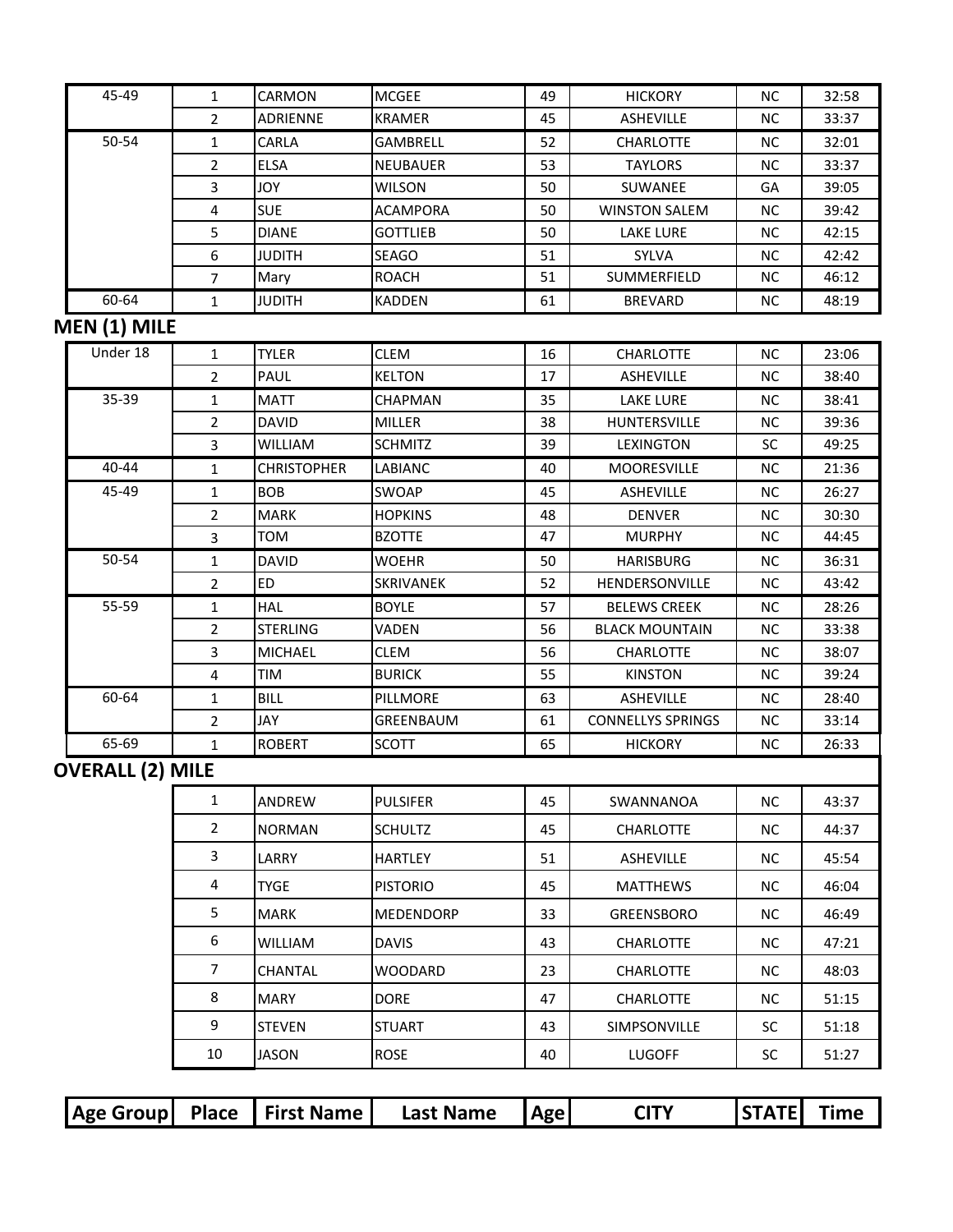## **WOMEN (2) MILE**

| 18-24        | 1                       | CHANTAL           | <b>WOODARD</b>    | 23 | <b>CHARLOTTE</b>     | <b>NC</b> | 48:03   |
|--------------|-------------------------|-------------------|-------------------|----|----------------------|-----------|---------|
|              | 2                       | PAIGE             | <b>SEAGO</b>      | 19 | SYLVA                | <b>NC</b> | 1:02:58 |
| $25 - 29$    | 1                       | SARAH             | <b>GIBBS</b>      | 28 | <b>CHARLOTTE</b>     | <b>NC</b> | 1:02:23 |
|              | 2                       | LAURA             | <b>NICHOLSON</b>  | 29 | RALEIGH              | <b>NC</b> | 1:07:52 |
|              | 3                       | <b>PHYLLIS</b>    | <b>TSANG</b>      | 29 | <b>CHARLOTTE</b>     | <b>NC</b> | 1:14:19 |
|              | 4                       | <b>ALICIA</b>     | <b>RINK</b>       | 27 | SWANNANOA            | <b>NC</b> | 1:26:44 |
| 30-34        | $\mathbf{1}$            | <b>KRISTIN</b>    | <b>SCHMITZ</b>    | 30 | <b>LEXINGTON</b>     | SC.       | 1:18:26 |
| 35-39        | $\mathbf{1}$            | JEN               | <b>BAKER</b>      | 35 | <b>ASHEVILLE</b>     | <b>NC</b> | 53:52   |
|              | 2                       | SONIA             | <b>MILLAN</b>     | 35 | <b>JOHNSON CITY</b>  | ΤN        | 54:44   |
|              | 3                       | <b>LISA</b>       | <b>HECKER</b>     | 36 | MEBANE               | <b>NC</b> | 1:00:25 |
|              | 4                       | <b>MARGARET</b>   | <b>BARRY</b>      | 35 | <b>ELLICOTT CITY</b> | <b>MD</b> | 1:09:25 |
| 40-44        | $\mathbf{1}$            | <b>MARILYN</b>    | LAXTON            | 41 | <b>BOONE</b>         | NС        | 53:30   |
|              | $\overline{2}$          | <b>MAUREEN</b>    | <b>HOLDEN</b>     | 41 | <b>CHARLOTTE</b>     | <b>NC</b> | 54:40   |
| 45-49        | 1                       | <b>MARY</b>       | <b>DORE</b>       | 47 | <b>CHARLOTTE</b>     | NС        | 51:15   |
|              | 2                       | SUSAN             | <b>MCKENZIE</b>   | 49 | ARDEN                | <b>NC</b> | 56:28   |
|              | 3                       | <b>LESLIE</b>     | SCOTT             | 46 | MAULDIN              | <b>SC</b> | 56:39   |
|              | 4                       | LORI              | <b>DAWSON</b>     | 46 | <b>WAXHAW</b>        | <b>NC</b> | 59:06   |
|              | 5                       | MARGARET          | <b>BURTS</b>      | 49 | <b>BRASSTOWN</b>     | NC.       | 1:14:37 |
|              | 6                       | LAURA             | <b>BROADBELT</b>  | 48 | <b>HOLLY SPRINGS</b> | <b>NC</b> | 1:17:51 |
| 50-54        | $\mathbf{1}$            | <b>ROBIN</b>      | <b>BATCHELOR</b>  | 53 | WAYNESVILLE          | <b>NC</b> | 53:18   |
|              | $\overline{2}$          | <b>ALIS ROJAS</b> | <b>WOODARD</b>    | 51 | <b>CHARLOTTE</b>     | <b>NC</b> | 57:22   |
| 55-59        | $\mathbf{1}$            | JILL              | VANDERFLEET-SCOTT | 56 | <b>HICKORY</b>       | <b>NC</b> | 53:14   |
|              | 2                       | <b>DEBBIE</b>     | <b>WILSON</b>     | 57 | WAYNESVILLE          | <b>NC</b> | 54:39   |
|              | 3                       | JENNI             | <b>ROGER</b>      | 58 | <b>ASHEVILLE</b>     | <b>NC</b> | 1:02:39 |
|              | 4                       | ANN               | <b>BRADY</b>      | 55 | MEBANE               | <b>NC</b> | 1:14:09 |
| 60-64        | 1                       | KATHERINE         | <b>MASTERSON</b>  | 62 | <b>DECATOR</b>       | GА        | 1:03:58 |
| MEN (2) MILE |                         |                   |                   |    |                      |           |         |
| $30 - 34$    | 1                       | <b>MARK</b>       | <b>MEDENDORP</b>  | 33 | GREENSBORO           | <b>NC</b> | 46:49   |
|              | 2                       | NATHANIEL         | <b>HAWKINS</b>    | 32 | GREENSBORO           | <b>NC</b> | 51:38   |
|              | 3                       | <b>STEVE</b>      | <b>PETUSKY</b>    | 33 | <b>ASHEVILLE</b>     | <b>NC</b> | 52:55   |
| 40-44        | 1                       | <b>WILLIAM</b>    | <b>DAVIS</b>      | 43 | <b>CHARLOTTE</b>     | <b>NC</b> | 47:21   |
|              | 2                       | <b>STEVEN</b>     | <b>STUART</b>     | 43 | SIMPSONVILLE         | <b>SC</b> | 51:18   |
|              | 3                       | <b>JASON</b>      | ROSE              | 40 | <b>LUGOFF</b>        | SC        | 51:27   |
|              | $\overline{\mathbf{4}}$ | <b>DOUG</b>       | <b>MILLER</b>     | 41 | <b>CHARLOTTE</b>     | NC.       | 51:51   |
|              | 5                       | DAN               | <b>MACKEY</b>     | 42 | <b>SYLVA</b>         | NC.       | 57:03   |
|              | 6                       | <b>SCOTT</b>      | <b>COTTON</b>     | 44 | <b>FAIRVIEW</b>      | <b>NC</b> | 1:04:11 |
|              | $\overline{7}$          | <b>CHRIS</b>      | <b>SMITH</b>      | 41 | WAXHAW               | NC.       | 1:05:34 |
| 45-49        | 1                       | ANDREW            | <b>PULSIFER</b>   | 45 | SWANNANOA            | <b>NC</b> | 43:37   |
|              | $\overline{2}$          | <b>NORMAN</b>     | <b>SCHULTZ</b>    | 45 | <b>CHARLOTTE</b>     | NC.       | 44:37   |
|              | 3                       | <b>TYGE</b>       | <b>PISTORIO</b>   | 45 | <b>MATTHEWS</b>      | <b>NC</b> | 46:04   |
|              | 4                       | <b>DAN</b>        | <b>THORNTON</b>   | 46 | CARRBORO             | NC.       | 56:22   |
|              | 5                       | <b>JEFFREY</b>    | <b>SMITH</b>      | 48 | <b>INDIAN TRAIL</b>  | NC.       | 53:20   |
|              | 6                       | <b>GREGORY</b>    | COOK              | 49 | ADVANCE              | NC.       | 56:28   |
|              | $\overline{7}$          | JIM               | <b>KELTON</b>     | 49 | <b>ASHEVILLE</b>     | NC.       | 1:00:03 |